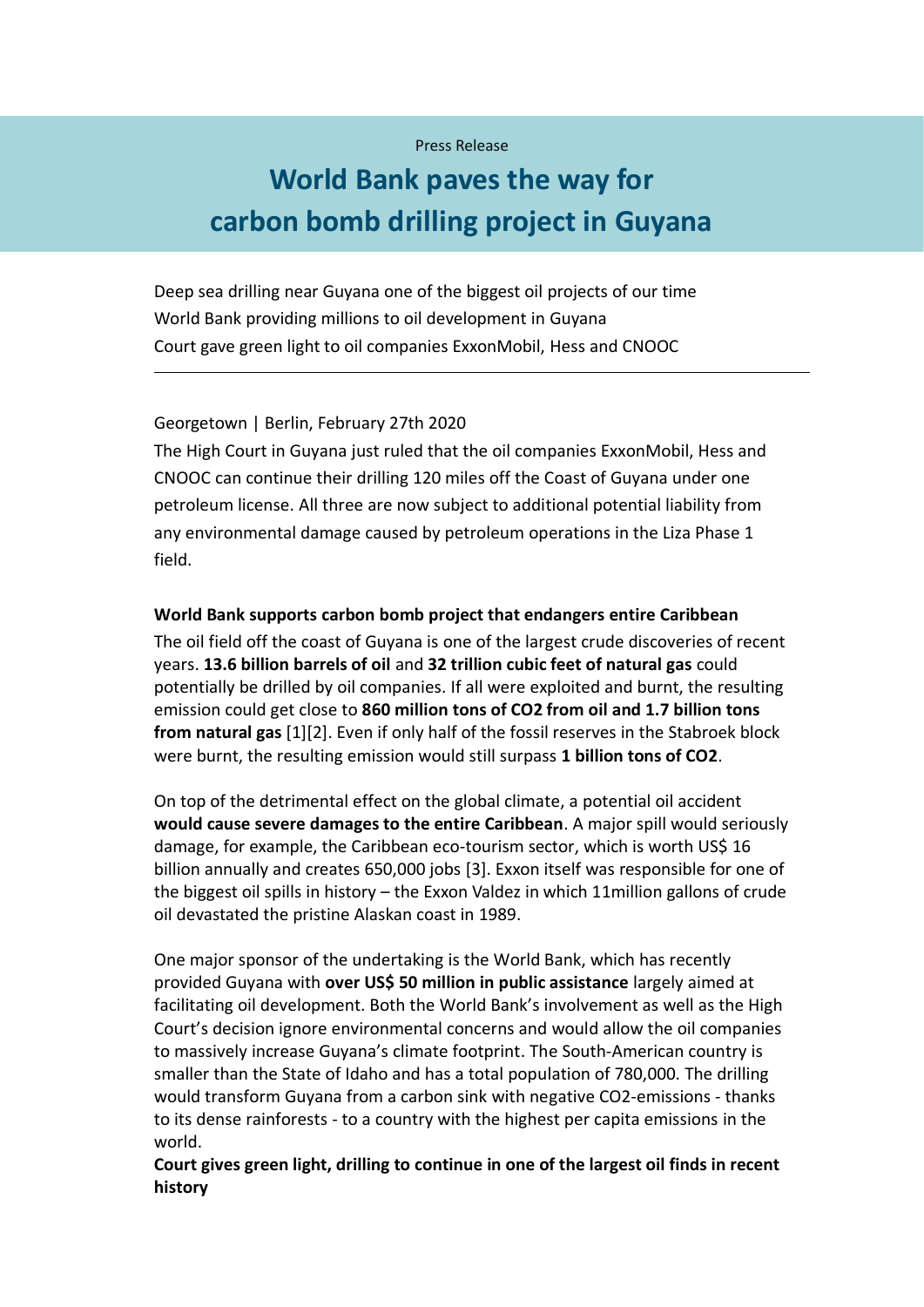Guyanese law requires companies to obtain an environmental permit before being able to apply for a petroleum licence. While ExxonMobil's subsidiary Esso has an environmental permit, Hess and CNOOC do not. Ramon Gaskin, a public interest litigant supported by the Guyanese campaign Fair Deal, filed a lawsuit arguing that the petroleum production licence should be cancelled because Hess and CNOOC did not have the necessary environmental permits - drilling would then have to stop.

On February 12th, the judge sided with the oil companies, stating that an environmental permit can be granted on a project basis, giving all three of the involved oil companies the green light to continue drilling. Gaskin's lawyers have already filed his appeal.

The court's decision was made **three weeks before the Guyanese government faces re-elections as a result of a vote of no confidence** and just a few weeks after a Global Witness Report claimed that Guyana would get US\$ 168 billion from oil.

## **The World Bank's role in helping exploit Guyana's oil reserves**

Up until oil was discovered, the World Bank provided very limited public assistance to Guyana – only about \$70 million over the last decade. This greatly changed in December 2017 when the Government of Guyana announced that its Oil and Gas Development Program would be jointly funded by the World Bank and Inter-American Development Bank (IDB).[4] For the World Bank's part, **\$35 million** in general budget support was provided in June 2018 followed by **\$20 million** in March 2019 for the **Petroleum Resource Governance and Management Project.**[5]

A large focus of the Bank's petroleum management project is to increase oil investments, including meetings between government officials and oil industry executives to discuss a new legal framework. The initial focus of the Bank's procurement plan was on multiple consulting services aimed at advancing Exxon's Liza Phase 1 first oil.[6] With the World Bank's assistance to the interim Guyanese government, Exxon was able to produce first oil three months ahead of schedule and before a new government could be voted into office in March.

"The World Bank's public assistance to upstream oil development in Guyana is a blatant contradiction to Guyana's climate change priorities and the Bank's commitment to the Paris Climate Agreement. There are no best practices when it comes to new upstream oil development if we are to remain under 2 degrees warming. This is why the World Bank pledged not to finance any upstream oil or gas after 2019. I am perplexed by the World Bank's disregard for their own warning: 'Without urgent action, climate change impacts could push an additional 100 million people into poverty by 2030.'" says Heike Mainhardt, Senior Advisor for multilateral financial institutions at Urgewald.

## **Urging World Bank shareholders to step in**

"Guyana's development aim has been to have 100% renewable energy by 2025 - it's outrageous that the World Bank is now pushing Guyana to become **one of the biggest greenhouse gas emitters of all time**. We are glad that Germany withheld its approval for this project. We are calling on all remaining shareholders of the World Bank to take a closer look at Guyana's case. This devastating **public assistance to oil has to be stopped** before it irretrievably damages Guyana, the